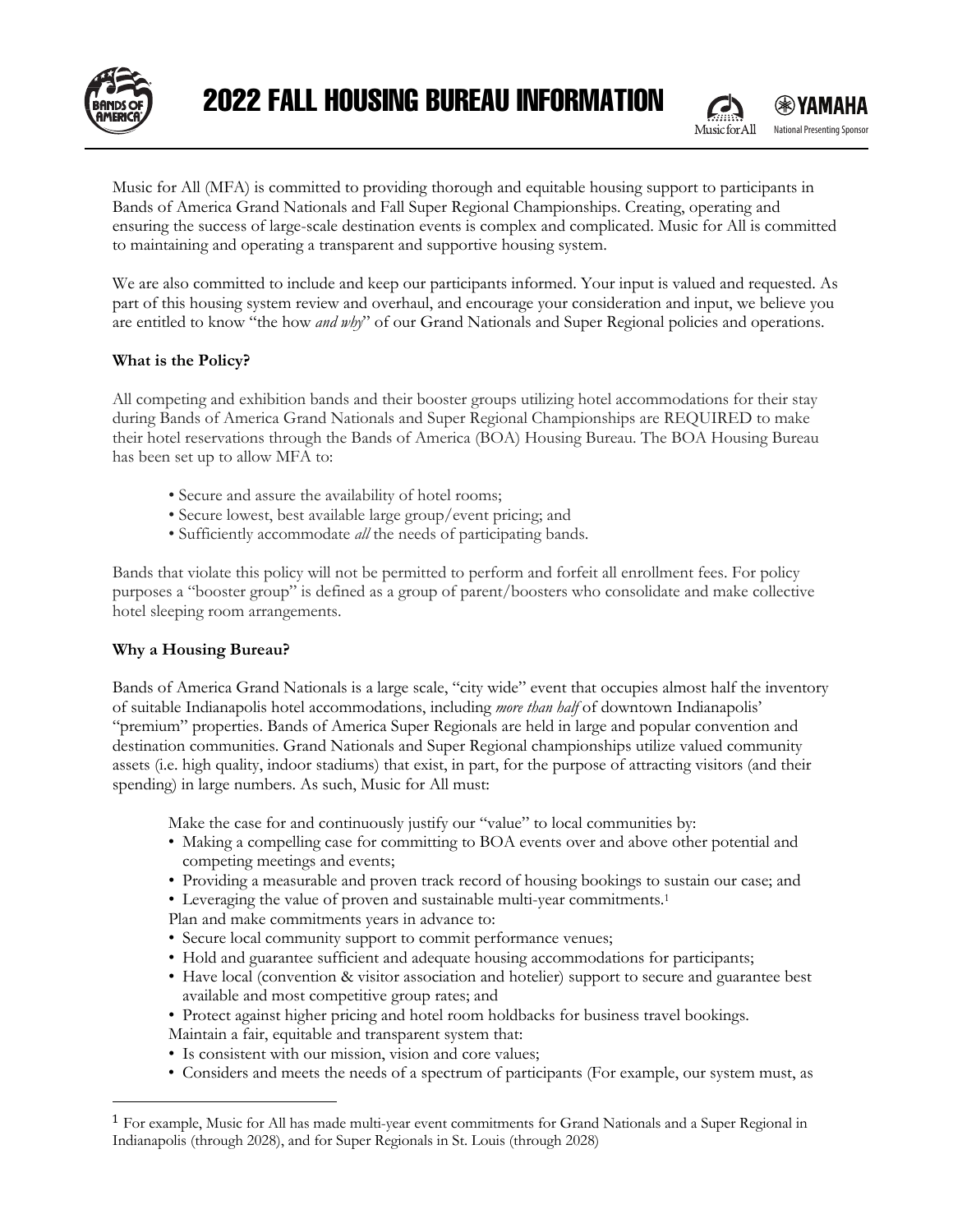equitably as possible, support the planning needs of bands from Alaska or Hawaii that are making a trip of a lifetime, once every 4 year bands from the West Coast or Texas, as well as semi-annual or annual participants whose decisions are made year to year.);

- Allocates finite resources (that meet the many and varying needs and preferences of large traveling student groups);
- Avoids providing, or the appearance of providing, unintended bias or preference to regular or experienced past participants; and
- Avoids unmanageable, unsustainable or organizationally threatening fiscal consequences for Music for All.

Music for All must work and project years in advance to secure venue commitments and to assure the adequacy of supporting (housing) infrastructure. This requires MFA to make "best (informed by experience) guesses" concerning Championship enrollment, the dynamics of enrollment (where groups will come from and their related housing needs); and general considerations of group preferences, the state of our national economy and our comparative position with other potentially competing large (group) meetings and events.

The commitments we make are firm contracts with monetary guarantees for use of and payment for contracted venue space and sleeping rooms (called attrition clauses). In essence, our 2021 Fall participants are filling guest rooms contracted as early as 2018.

Our commitments ensure availability of adequate rooms necessary to sustain an event the size of a Super Regional or Grand Nationals. It helps to secure and lock in hotel commitments to offer a city's best available and discounted group-housing options for bands and booster organizations. It also demonstrates a measurable component to maintain and prove the value for local communities where our Super Regionals and Grand Nationals take place. Showing the value of hotel business in these locations allows the local community to feel confident in their commitment to lease stadium and convention facilities to Music for All.

#### **Does Music for All benefit financially from operating a housing bureau? Yes.**

Music for All's operation of a Housing Bureau does provide direct financial support to the related events and generally to the organization and its mission. MFA is a  $501(c)(3)$  authorized "not for profit" organization. As such, all revenues, be they earned or contributed *must* be used to support our mission and in compliance with Federal and state laws and regulations governing non-profit organizations.

MFA's negotiated hotel rates include modest financial support and commissions from participating hotels intended to support the overall operations, administrative investment, and assumed contractual risks.

In many ways, Music for All's operating model is similar to that of the athletic operations typical of America's colleges and universities. In that setting, revenues from football and basketball operations fund and support the other important athletic teams, organizations and commitments. For MFA, our Fall Championship schedule (especially Grand Nationals and Super Regionals) helps support administrative overhead and other programs and events. While revenues from most of our events exceed direct operating costs, they do not cover their full share on a fully allocated basis (that includes MFA salaries, benefits, office space, etc.).

Revenues gained from events, sponsorships, grants and gifts also support and help to fund our "vision" related programs that advocate for music education. They make it possible to support programs and projects that offer teacher, future music teacher, parent/booster, and student development and access to underrepresented and underserved communities (including small, rural, core urban, and ethnic and other minority communities) and to advance generally the "cause" of scholastic music education. Without the necessary resources, we cannot advance our mission and vision. Without these resources, our commitments to national and regional spring festivals, summer camp, honor ensembles and many other activities would not exist or only be offered at substantially higher fees.

### **Do group travel planners receive priority? No!**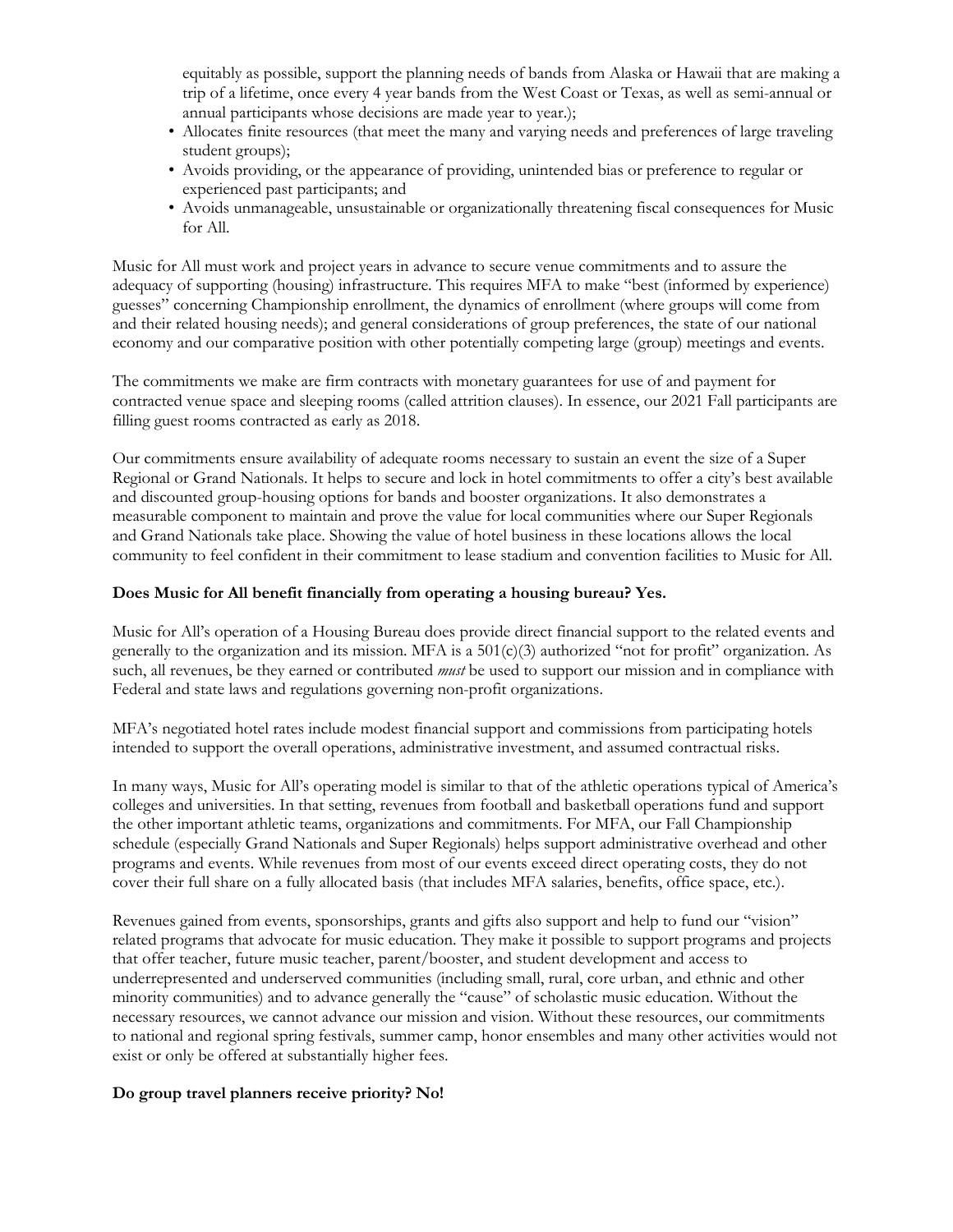## **THE PROCESS**

### **How does MFA assign participating band group housing?**

Before any group is assigned a hotel, all participating bands are REQUIRED to fill out a Housing Preference Form including groups choosing to not stay at a hotel (i.e. staying at a school or are local/driving in and out for the event).

The process of placing bands in hotels is, in essence, a jigsaw puzzle. Elements such as hotel availability and existing contracts are the main factors in meeting participant needs and satisfying hotel obligations. When information is received from bands or parent/booster groups, the following criteria are taken into consideration when assigning hotels:

- Number of rooms needed & room type (king rooms or double/double rooms)
- Length of stay (how many nights are being utilized)
- Group's preferred amenities (some examples include: breakfast included or available, parking included or available, location – suburban or downtown)

Please refer to the Housing Guide and carefully read and consider the following as you fill out the form.

### **Housing Considerations**

**Length of Stay**: The most difficult groups to place are those only staying one-night. If you are only staying for one night, it may require more time to place you and pair your accommodations with other participants and MFA contractual obligations.

**Location:** Downtown versus Suburban Hotels (see Hotel Reference Guide attachment for further classification of hotels)

- Downtown hotels: The price-point is higher and the availability is influenced by higher demand between bands and other group and individual business demand at downtown hotels.
- Suburban hotels: They will have a lower price-point but limited room-type availability (larger groups may need to be separated between multiple (but neighboring) hotels or may be asked to be flexible with room types).
- NOTE: There is no performance "flow" advantage to choosing a downtown hotel. All bands *must* enter the show flow the same way, regardless of weather, and as outlined in the Important Event Procedures for the event. In regards to Indianapolis (Super Regional Championship and Grand Nationals), the connector tunnel is not open as a point of entry for performance flow.

**Full-Service versus Select-Service Hotels** (see Hotel Reference Guide attachment for further detail and what is included at each hotel)

- Full-service hotels (i.e. JW Marriott, Westin, Hilton, Hyatt, Omni, Marriott) offer on-site restaurants, room service and generally have higher room rates.
- Select-service hotels (i.e. Hampton Inn, Courtyard by Marriott, et al) have limited amenities and generally have a lower or complimentary parking charge. Their room rates are generally lower as they offer fewer amenities.
- NOTE: ALL downtown hotels, regardless of full-service or select-service, charge for parking.

### **One property versus multiple/neighboring properties**

• The number of available rooms at each hotel cannot always accommodate an entire group. As bands grow in size, it is becoming more and more common for groups to be split between two neighboring hotels. This is especially common in suburban hotels where room availability is less.